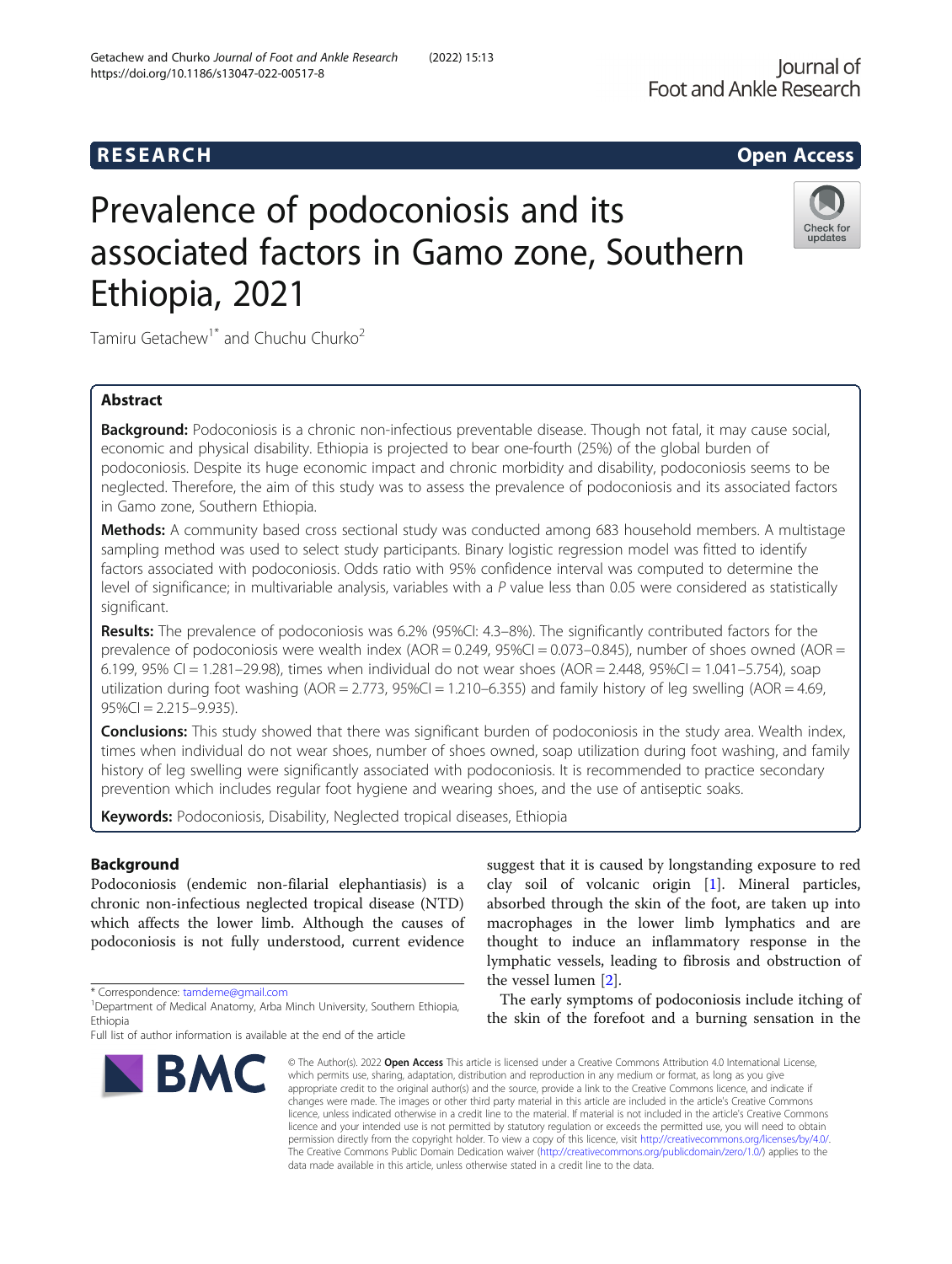foot and lower leg [[3](#page-10-0)]. Later on it develops persistent swelling of the foot which starts from the dorsum of foot and gradually progress to the lower leg. The swelling is bilateral which is asymmetric and usually limited below the knees with mossy and nodular changes to the skin  $[4-6]$  $[4-6]$  $[4-6]$  $[4-6]$ .

Podoconiosis is classified into five stages based on clinical characteristics; swelling limited below ankle and reversible overnight (stage I), swelling is not reversible, and when bumps and knobs are present and they remain below the level of the ankle (stage II), bumps and knobs are found above the level of the ankle (stage III), swelling extends above knee and not completely reversible overnight (stage IV) and joint fixation as a result of surrounding soft tissue overgrowth (stage V) [[7\]](#page-10-0).

Currently, podoconiosis does not have specific treatment, but primary prevention consist of avoidance of prolonged contact between the skin and irritant soils by robust footwear or covering of floor surfaces in areas of irritant soil, training in foot hygiene like washing the legs daily with soap and water, using antiseptics and emollients [[8\]](#page-10-0).

Although, podoconiosis is not fatal, affected individuals may show spoiled appearance of legs and the quality of life may be reduced [[9,](#page-10-0) [10](#page-10-0)]. Clinically, most patients acquire repeated infections of bacterial and fungal nature in the affected leg(s) necessitating extra medical attention. In addition the patients may experience acute adenolymphangitis (ALA) several times a year. It has been estimated that they lose an average of one month of economic activity every year due to morbidity [[11\]](#page-10-0). In addition, people with podoconiosis may be stigmatized by being excluded from school, local meetings, churches, and barred from marriage with unaffected individuals [\[12](#page-10-0)].

The disease is widespread in tropical Africa, Central America and North India [\[13](#page-10-0)]. Evidence showed that one–sixth of the world's population, mostly in developing countries, is infected with one or more of the NTD (neglected tropical diseases). The World Health Organization (WHO) has identified seventeen NTDs for control and elimination at the global level [\[14](#page-10-0)] and among these diseases, eight were identified, including podoconiosis as priority in Ethiopia with a range of endemicity across the regions [\[15](#page-10-0)].

The national average prevalence was 4% with the highest prevalence in SNNPR(Southern Nations Nationality and People Regional) (8.3%) followed by Oromia (4%) and Amhara (3.9%) regional states. Nationally, it is estimated that there are 1.56 million cases of podoconiosis and there were 345 districts with the prevalence of disease greater than 1% [\[16\]](#page-10-0).

Despite its huge economic impact and chronic morbidity and disability [[10,](#page-10-0) [11,](#page-10-0) [17](#page-10-0)], podoconiosis seems to

be neglected and not considered as public health problem in the study area. This study was the first in the area for assessing the prevalence and associated factors of podoconiosis.

# Methods and materials

# Study setting and period

This study was conducted in in Gamo zone, which is found in SNNPR, from January to February 2021. A community based cross sectional study was employed to assess prevalence of podoconiosis and its associated factors. Gamo zone is one of the administrative zones in southern Ethiopia. It is bordered by Wolayta, Dawro, and Gofa zones in the North, Lake Abaya in the northeast, and Amaro special woreda and Dirashe special woreda in the southeast, and South Omo in the southwest. The administrative center of the Gamo zone is Arba Minch town. Gamo zone has one administrative town and 18 woredas. Total population of the former Gamo gofa zone as to 2007 census was, 1, 593, 104, among which 49.8% (793,322) were males and 49.2% (799, 782) were females. About,1,435,658(90.1%) were rural dwellers [\[18](#page-10-0)].

# Study design and eligibility criteria

A community based cross-sectional study design was employed. Those individuals whose age were 15 years old and above were eligible for this study and those individuals who were mentally handicapped and critically sick were excluded.

# Population

All individuals living in Gamo zone whose age was 15 years and above were the source population. An individual with age 15 and above in purposively selected districts and who fulfilled the inclusion criteria were the study population.

# Sample size determination and sampling procedure

The sample size was calculated using one population proportion formula of cross sectional study by considering the following assumptions: P (Prevalence of podoconiosis in Wolayta zone, Sodo zuria district 5.4% [[19\]](#page-10-0), α (level of significance) = 5%, The Z-value at 95% CI and 5%  $\alpha$  = ±1.96 (two tailed), Margin of error (W) = 2.5%, power of study =80%. Then by using design effect of 2 and adding 10% non-response rate, the final sample size was 690 individuals from randomly selected household were included. A multi stage sampling method was applied. From administrative districts in Gamo zone, purposefully three districts were selected based on expert opinion for the presence of podoconiosis cases. After getting list of kebeles (smallest administrative units) from selected districts, couples of kebele per districts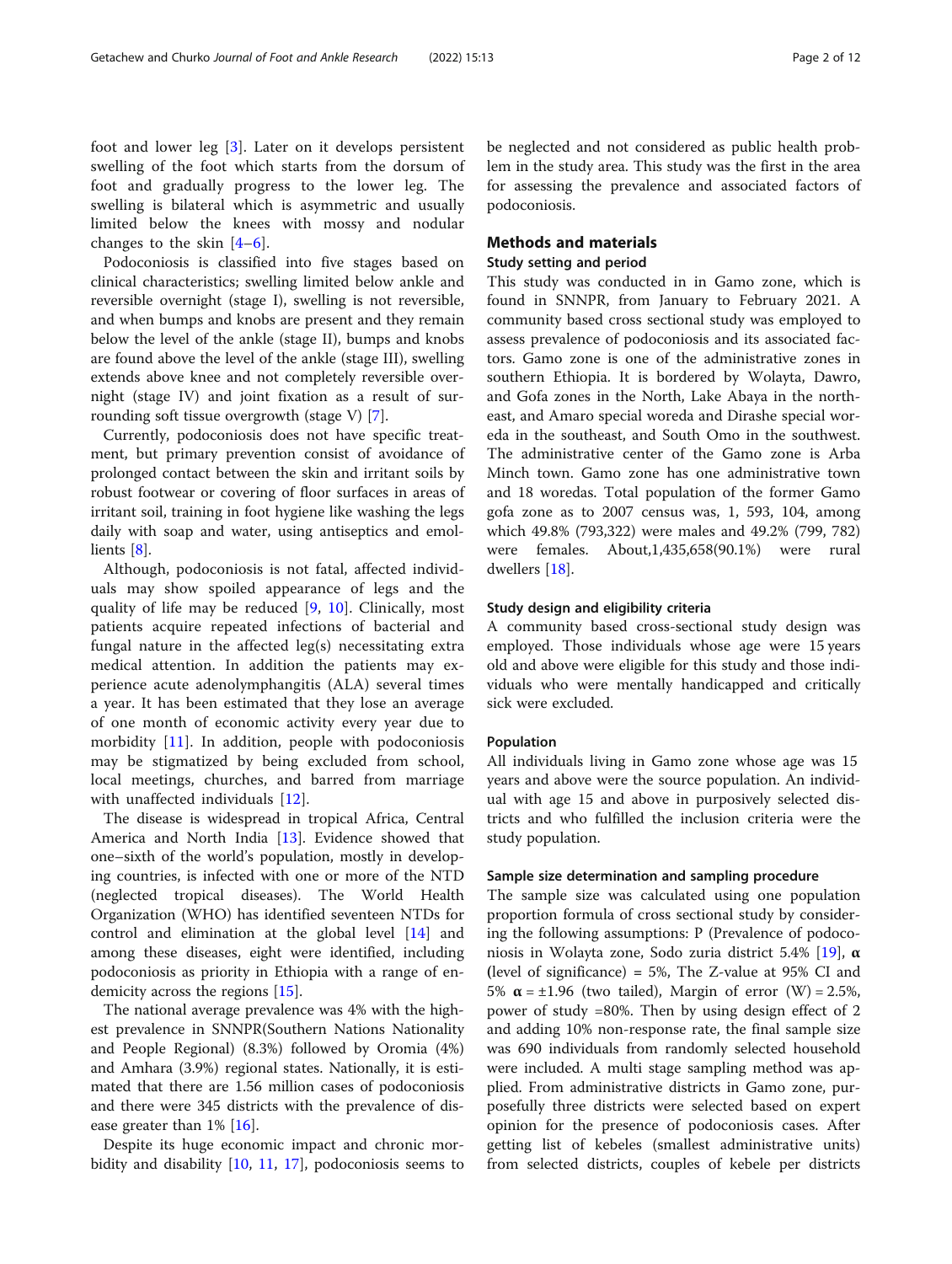were selected by lottery method. Then, we took households list from selected kebele and feed to computer program Microsoft excel to select final participant households using computer driven random number by considering probability proportional to size (PPS) of households in the kebele.

Systematic selection of the households was done depending on the total number of households to the sample households required from each kebele by dividing the number of households in each kebele by sample size in that kebele. One participant was randomly selected from each household. On the other hand, in case there was no eligible subject in the selected household, the next immediate neighbor's household with eligible study subject was included in the study.

# Study variables

# Dependent variables

Presence or absence of podoconiosis.

# Independent variables

Socidemographic variables: Age, sex, gender, educational level, marital status, ethnicity, religion, occupation, number of years lived in area, wealth index.

Shoe wearing and personal hygiene: age at the first shoe wearing, number of shoes owned, frequency of shoe wearing, utilization of soap during foot washing, average distance from water source to home.

# Data collection procedure and collection instrument

Data was collected using interviewer administered structured questionnaire and observational check list. The questionnaire and observation check list were adapted and prepared from related literatures with modification to local context. It was prepared by English language and then translated to Amharic language and back to English language to ensure consistence. The questionnaire was sub-sectioned thematically to include: socidemographic characteristics, foot wearing and personal hygiene characteristics, knowledge about podoconiosis causes and prevention. Observational check list was utilized for clinical examination which contained diagnosis and staging of podoconiosis, assessment of ALA and measurement of leg circumference. Eight BSc nurses and health officers who had experience in diagnosing and treating the disease were recruited for data collection and three master degree holder were selected for supervision and trained for three days.

The researchers trained the nurses and the health officer on: the nature, etiology, treatment and prevention of podoconiosis, clinical features that differentiate podoconiosis from other diseases such as leprosy and filarial elephantiasis, assessment of ALA, assessment of presence of open wounds and mossy lesions.

Practical training was provided on clinical diagnosis of podoconiosis based on clinical algorithm for the diagnosis of podoconiosis for endemic areas [[20](#page-10-0)], disease staging using a recently developed five level podoconiosis staging system [\[7\]](#page-10-0) and the procedure for measuring of leg circumference [[21](#page-10-0)].

The health extension workers and village chairpersons guided the interviewers during house-to-house visits. The nurses registered households that included a podoconiosis patient, administered a structured questionnaire to these patients, and conducted a physical examination of the legs and feet of patients. The legs and feet were assessed for clinical stage of disease. The largest circumference of the leg between the levels of the ankle and knee was measured using a tape to a precision level of the nearest centimeter. The study participants were asked to stand and the tape placed around the calf at the widest part between the lateral side of the ankle and knee as anatomical landmarks, and was ensured that the tape was horizontal around the calf and moved the tape up and down to locate the maximum circumference. Each data collector measured three times to the nearest 0.1 cm and finally the mean of three measurements was taken.

# Operational definitions

# A person with podoconiosis

An individual who has history of burning sensation in the feet when the swelling started; visible swelling that started at the feet and progressed upwards and with no known clinical signs or symptoms of leprosy or lymphatic filariasis [\[22](#page-10-0)].

# ALA

A reddish hot, swollen leg with a painful groin [[23](#page-10-0)].

# Leg circumference

The largest circumference between the level of the ankle and the knee measured using a tape, to a precision level of the nearest centimeter [[7](#page-10-0)].

# Mossy lesions

Papillomatous horny lesions giving the skin a rough appearance [\[22\]](#page-10-0).

# Criticality sick

patients who could not respond to the interview due to medical illness [[24](#page-10-0)].

# Data quality assurance

Data cleaning was performed to assess completeness, consistence, outliers and missed values. Training was given for data collectors and supervisors. Pretest was conducted on 5% households outside of study kebele,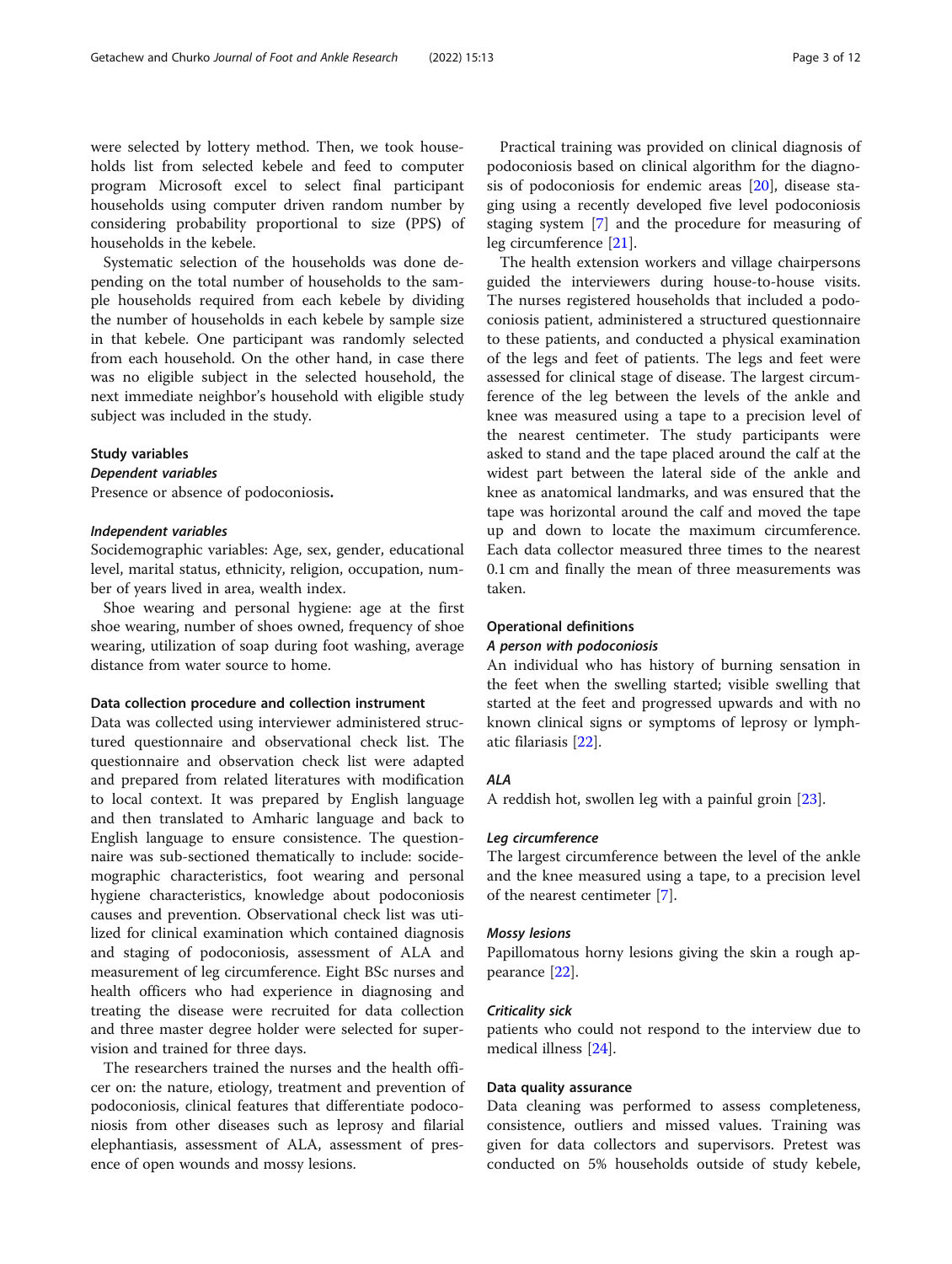necessary correction was made and questionnaire was further modified after a pretest. By taking 5% of the collected data randomly, the consistence was cross-checked based on the household code. If any error was identified during review, it would have been corrected accordingly by supervisors and investigators. Maximum effort was made to minimize inter observer bias during diagnosing presence of podoconiosis and measuring of leg circumference. Each data collectors measured the leg circumference three times and they took the average value of the three measurements to address intra-rater variation. During training session we have given practical training on leg circumference using pictures and animated videos to control inter-rater variation.

# Data processing and analysis

After checking completeness of the collected data, data was transferred in to Microsoft excel for Windows 2010 and further transferred to SPSS software version 20 to make ready for data cleaning and analysis. Descriptive statistics was performed and presented by Mean (±SD) for continuous normally distributed variables. Frequency and percentage, cross tabulation were performed for categorical predictors. Principal component analysis was performed to generate a wealth index. We used quintiles to categorize the wealth index. Binary logistic regression analysis was performed to see the independent effect of predictors on prevalence of podoconiosis. Bivariate logistic regression analysis was conducted to select potential candidates for the next step using P-value criteria of ≤0.25.

Multivariable logistic regression analysis was performed to identify the independent effect of predictor's after controlling for potential confounders. Step wise back ward elimination model building procedure was done and model was compared by likely hood ratio test. Interaction and cofounder was tested and cutoff point was beta change greater than 20%.

Multi colinearity was checked using variance inflation factor (VIF) and cutoff point was mean VIF > 10 to have significant colinearity among predictors. Overall model fitness was checked by Hosmer and Leme show chisquare test; associations between prevalence of podoconiosis and predictors was summarized by using adjusted odds ratio and statistical significances was tested by Wald chi-square test at 95% CI and 5% of α.

# Results

# Socio-demographic characteristics of participants

Out of 690 participants, 683 households were interviewed making the response rate 99%. Of 683 participants, 41% were male and 59% were female. The mean age  $(SD_+)$  of the participant was  $45.33 \pm 14.44$ . On average, the respondents had lived in the study are for 32.19+ 19.94 years. Half of the study participants ( $n =$ 344, 50.4%) had no formal education (Table [1](#page-4-0)).

# Prevalence and clinical feature of podoconiosis

The prevalence of podoconiosis in this study was found to be 6.2% (95% CI: 4.3–8%) (Fig. [1\)](#page-5-0). The proportion among females was ( $n = 32, 76.2%$ ) and female to male ratio was 3.2:1. The average duration of illness between time of onset and time of interview was found to be 10.26 + 8.57 days. The highest prevalence of podoconiosis,  $(n = 12, 28.6\%)$ , was observed among age groups > 55 years. Mossy lesions and open wounds were observed in  $(n = 12, 28.6%)$  and  $(n = 5, 11.9%)$  of patients, respectively (Table [2\)](#page-6-0). Among clinically diagnosed patients,  $(n = 19, 46.6%)$  were identified in stage one,  $(n = 13,$ 31.03%) in sage two and  $(n = 10, 22.4%)$  stage three. More than half,  $(n = 6, 60\%)$  of affected male patients were in stage one (Fig. [2\)](#page-7-0).

# ALA and coping strategies among podoconiosis patients

On history and clinical examination about  $(n = 7, 16.7\%)$ patients had ALA at the time of interview. About  $(n =$ 18, 42.9%) had episode of ALA in previous one year and  $(n = 7, 16.7%)$  had ALA two weeks prior to the date of interview. The coping strategies adopted to reduce the morbidity during episodes of ALA were ( $n = 25$ , 59.5%), stay in bed,  $(n = 20, 38.1\%)$  using antibiotics,  $(n = 17,$ 40.5%) resort to less exertion and  $(n = 11, 26.2%)$  using traditional herbs [Table [2](#page-6-0)].

# Shoe wearing and personal hygiene characteristics of the respondents

All respondents were asked about their experience and attitudes towards footwear and personal hygiene, which are central to prevent, treat and control disease progression. The mean age of the participants (+SD) when they had their first shoes wearing was 8.36 + 7.26 years old. Only about  $(n = 70, 10.2%)$  of the participant did wear shoes during farming work and  $(n =$ 425, 62.2%) never walks bare foot. Regarding the frequency of feet washing, about  $(n = 656, 96%)$  wash their feet daily. Nearly two fifth of the participants  $(n = 270, 39.5\%)$  did not use soap during feet washing. On observation more than three fourth  $(n = 513,$ 75.1%) of participants had clean and intact feet,  $(n =$ 139, 20.4% and  $(n = 31, 4.5\%$  of participants had dirty and both dirty and cracked feet respectively (Table [3\)](#page-7-0).

# Characteristics of knowledge related aspects

Out of 683 participants, only ( $n = 232, 34\%$ ) were heard about podoconiosis. From those who heard about the disease, nearly half ( $n = 84, 46.4\%$ ) of the study participant reported that podoconiosis could be prevented by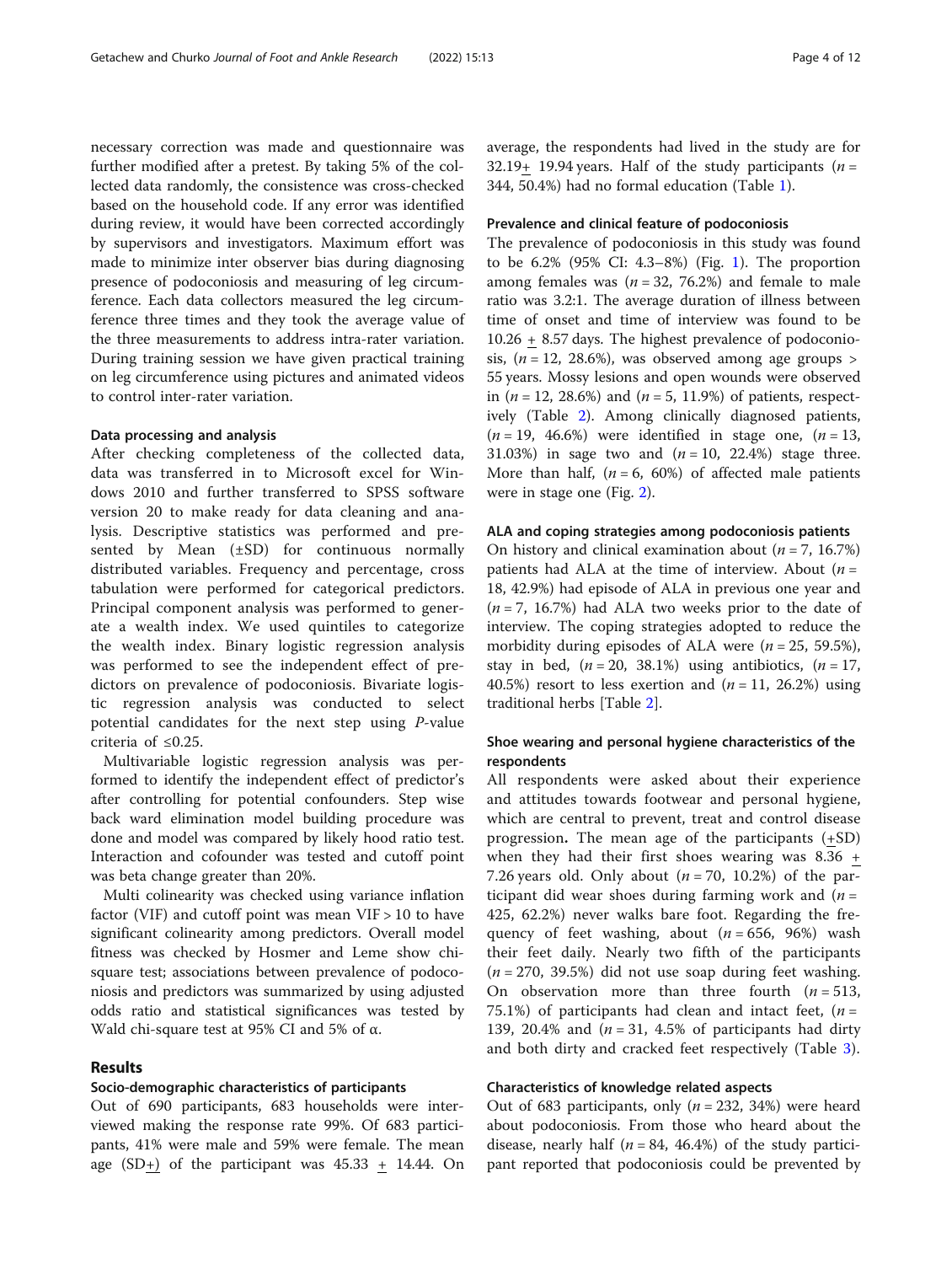| Variable              | Category               | Frequency    | Percentage     |
|-----------------------|------------------------|--------------|----------------|
| Age group             | $15 - 24$              | 46           | 6.7            |
|                       | $25 - 34$              | 109          | 16.0           |
|                       | $35 - 44$              | 167          | 24.5           |
|                       | $45 - 54$              | 170          | 24.9           |
|                       | $>55$                  | 191          | 28.0           |
| Years lived in area   | 3-10 years             | 26           | 3.8            |
|                       | $11-18$ years          | 37           | 5.4            |
|                       | 19-26 years            | 78           | 11.4           |
|                       | 27-36 years            | 106          | 15.5           |
|                       | 37-46 years            | 162          | 23.7           |
|                       | $>47$                  | 274          | 40.1           |
| Gender                | Male                   | 280          | 41             |
|                       | Female                 | 403          | 59             |
| Education level       | No formal education    | 344          | 50.4           |
|                       | Able to read and write | 153          | 22.4           |
|                       | Grade 1-8              | 94           | 13.8           |
|                       | Grade 9-12             | 55           | 8.1            |
|                       | More than secondary    | 37           | 5.4            |
| Marital status        | Never married          | 69           | 10.1           |
|                       | Married                | 564          | 82.6           |
|                       | Widowed                | 39           | 5.7            |
|                       | Divorced               | 11           | 1.6            |
| Ethnicity             | Gamo                   | 674          | 98.7           |
|                       | Amhara                 | $\,8\,$      | 1.2            |
|                       | Wolayta                | $\mathbf{1}$ | $\overline{1}$ |
| Occupation            | Farmer                 | 424          | 62.1           |
|                       | Merchant               | 44           | $6.4\,$        |
|                       | Student                | 39           | 5.7            |
|                       | Housewife              | 115          | 16.8           |
|                       | Government employee    | 32           | 4.7            |
|                       | Other*                 | 29           | 4.2            |
| Religion              | Protestant             | 295          | 43.2           |
|                       | Orthodox               | 387          | 56.7           |
|                       | Muslim                 | $\mathbf{1}$ | .1             |
| Monthly income        | $<500\,$               | 241          | 35.3           |
|                       | > 500                  | 442          | 64.7           |
| Wealth index quintile | Lowest                 | 134          | 19.6           |
|                       | Second                 | 145          | 21.2           |
|                       | Middle                 | 200          | 29.3           |
|                       | Fourth                 | 18           | $2.6\,$        |
|                       | Highest                | 186          | 27.2           |

<span id="page-4-0"></span>Table 1 Socio-demographic characteristics of participants in Gamo Zone, Southern Ethiopia, 2021 (n-683). (Others\* include –NGC employee (0.1%); daily laborer (2.8%); jobless (1.3%)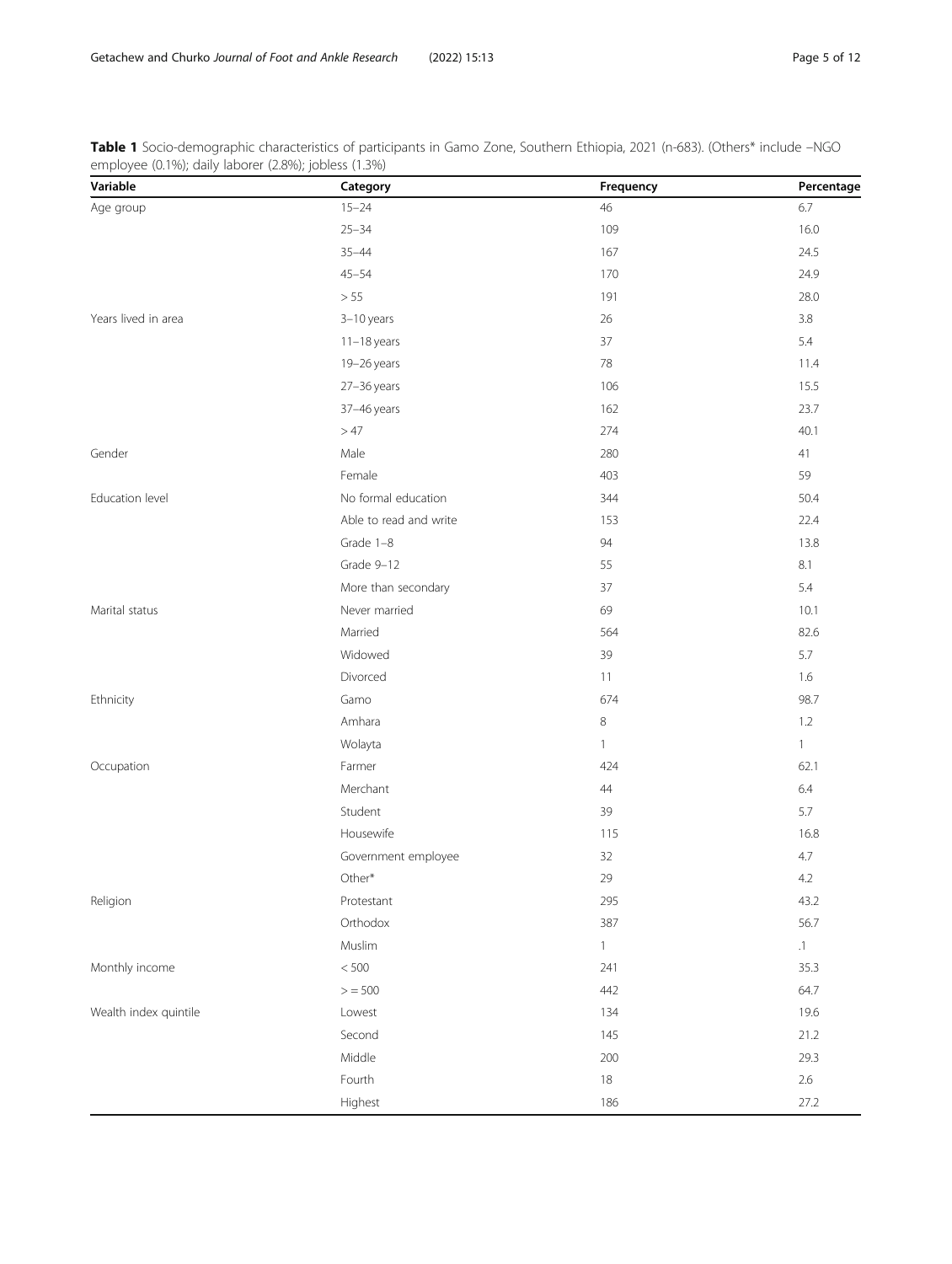<span id="page-5-0"></span>

wearing protective shoes whereas 15.9% said it is preventable by not marrying affected person. More than three fourth of the participants ( $n = 181, 78\%$ ) said that podoconiosis is preventable (Table [4](#page-8-0)).

# Factors associated with podoconiosis

Gender, marital status, wealth index, number of shoes owned, times when individual do not wear shoes, soap utilization during foot washing, family history of leg swelling, feet cleanness at time of interview, distance of water source from home, time taken to health facility were found associated with podoconiosis in bivariate analysis using p-values< 0.25 cutoff.

In multivariable logistic regression analysis wealth index, number of shoes owned, times when individual do not wear shoes, soap utilization during foot washing and family history of leg swelling were significantly associated with podoconiosis.

In this study, those participants who had lowest wealth index were less likely to develop podoconiosis than those who had highest wealth index  $(AOR = 0.249, 95\%CI =$ 0.073, 0.845,  $P < 0.026$ ). Podoconiosis among participants who did not wear shoes at home were about 2.5 times higher than as compared to those who never walked bare foot  $(AOR = 2.448, CI = 1.041 - 5.754, P = 0.04)$ . The Odds of developing podoconiosis among those who did not use soap during foot washing nearly three times higher compared to those who did use soap during foot washing  $(AOR = 2.77, 95\%CI = 1.210 - 6.355, p = 0.016)$ . Moreover, the odds of developing podoconiosis among those who had one pair of shoes were six times higher than to those who had more than three pairs of shoes.(AOR =  $6.19,95\%$  CI =  $1.281-29.98, P = 0.023$ ). The participants who had a family history of leg swelling was about five times more likely to develop podoconiosis than who had not family history of leg swelling  $(AOR =$ 4.669,  $95\%CI = 2.215 - 9.935$ ,  $P < 0.001$ ) (Table [5\)](#page-9-0).

# **Discussion**

This is the first community-based study attempted to assess the prevalence and factors associated with

podoconiosis in Gamo zone, Southern Ethiopia. The present study showed that podoconiosis is a problem of public health importance.

The prevalence of podoconiosis in this study was 6.2% (95% CI: 4.3–8%).This findings is in line with the study conducted in Dano district, Ethiopia (6.3%) [\[25](#page-10-0)]. This similarity might be due to the fact that the two populations have similar socio-demographic and life styles. On the contrary, this prevalence is high when compared to studies from Sodo zuria, southern Ethiopia (5.4%) [\[19](#page-10-0)], Guliso district, west Ethiopia (2.8%) [\[23](#page-10-0)], Wayu district, Ethiopia, 3.05% [[22](#page-10-0)] and Bedela Zuria of west Ethiopia, 5.6% [[26\]](#page-10-0). Similarly, our finding was high as compared to studies from African countries like Kenya 3.4% [[27](#page-10-0)] and Cameron  $0.5\%$  [ $28$ ]. This difference might be due to podoconiosis prevention measures have been conducted more often than the current study area. In contrast, the finding of this study was low as compared to a study conducted in Midakegn district, Ethiopia (7.4%) [\[29](#page-10-0)]. This discrepancy might be due the difference in intervention provision, accessibility of water and increasing awareness of shoes wearing practice of the participants.

A study conducted by Alemtsehay and his colleagues reported that a participant who had low wealth index was likely affected by podoconiosis than participants who had high wealth index [\[23](#page-10-0), [30\]](#page-10-0). Surprisingly, in our study the participants who had low wealth index were less likely affected by podoconiosis than participants who had highest wealth index. The possible reason could be participants who had high wealth index might be genetically more susceptible to develop podoconiosis than participants who had low wealth index. However, this variable needs to be studied further.

The current study showed that shoes wearing practice was associated with developing of podoconiosis. The participants who did not wear shoes at home were about 2.5 times higher chance of being affected by podoconiosis as compared to those who never walk bare foot (AOR = 2.448,CI: 1.041–5.754). This agreed with the previous studies [\[25](#page-10-0), [27](#page-10-0)]. This is due to as majority of the participant's the floor of the house made from earth this soil particles enter in to the skin of uncovered feet. A long term exposure to soil particles stimulates a provocative reaction in the lymphatic system which causes thickening and obstruction of lymphatic system [\[31\]](#page-11-0).

Podoconiosis among individuals who had one pair of shoes were six times significantly higher than those who had more than three pairs of shoes  $(AOR = 6.19, 95\% \text{ CI:}$ 1.281–29.98). This is because having more shoes will improve the frequency of shoes wearing practice. This will reduce exposure to the irritant soil which is believed to be a cause of podoconiosis.

The odds of developing podoconiosis among those who did not use soap during foot washing were three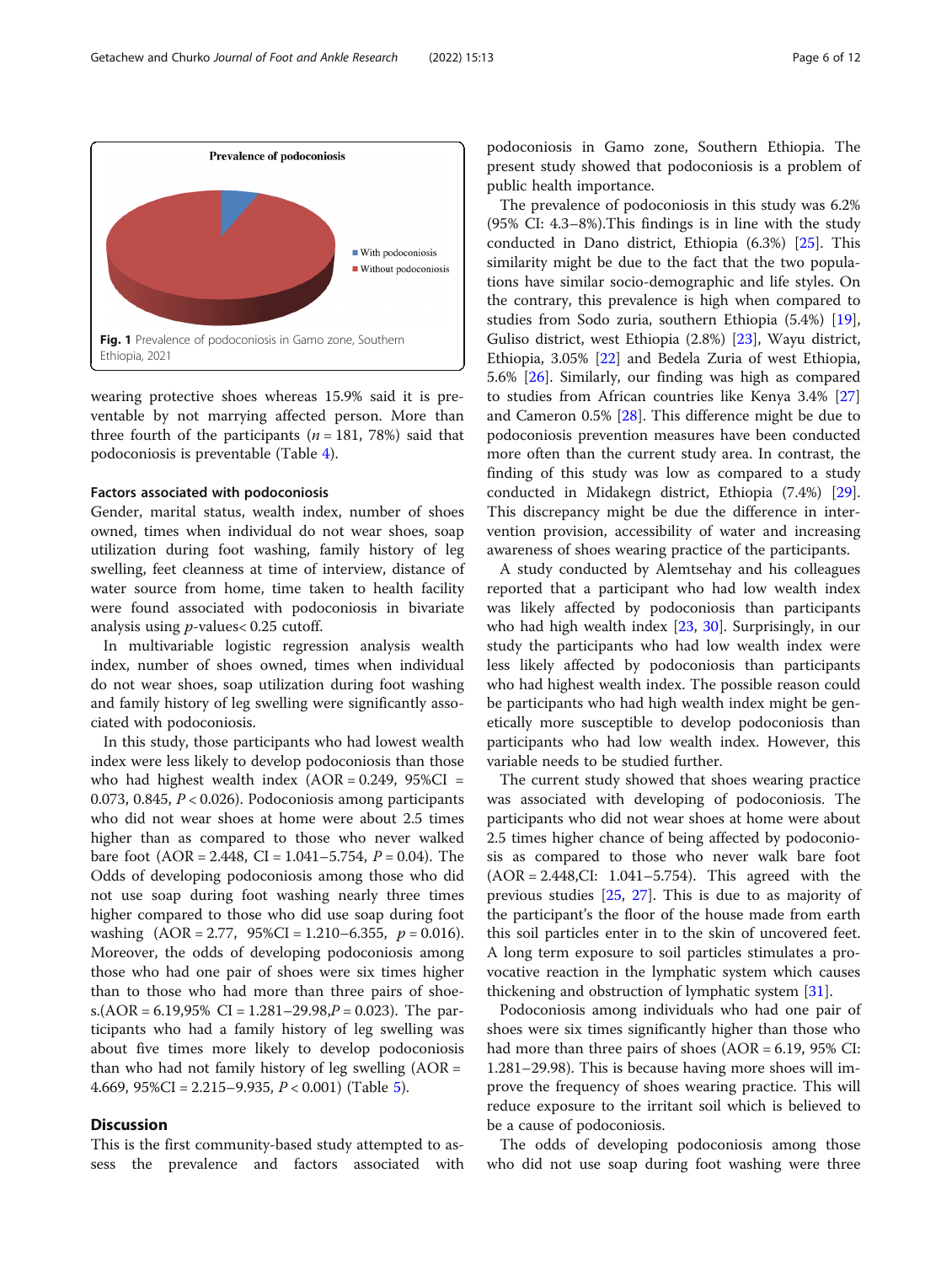| Variable                              | Category                | Frequency      | Percent |
|---------------------------------------|-------------------------|----------------|---------|
| Sex                                   | Male                    | 10             | 23.8    |
|                                       | Female                  | 32             | 76.2    |
| Age category                          | $15 - 24$               | $\overline{4}$ | 9.5     |
|                                       | $25 - 34$               | $\overline{7}$ | 16.6    |
|                                       | $35 - 44$               | 9              | 21.4    |
|                                       | $45 - 54$               | 10             | 23.8    |
|                                       | > 55                    | 12             | 28.6    |
| Staging of the diseases               | Stage one               | 19             | 45.2    |
|                                       | Stage two               | 13             | 31      |
|                                       | Stage three             | 10             | 23.8    |
| Sought treatment                      | Yes                     | 12             | 28.6    |
|                                       | No                      | 30             | 71.4    |
| Treatment site                        | Traditional healers     | 5              | 41.7    |
|                                       | Health institution      | $\overline{7}$ | 58.3    |
| Mossy lesion                          | Present                 | 12             | 28.6    |
|                                       | Absent                  | 30             | 71.4    |
| Open wound                            | Present                 | 5              | 11.9    |
|                                       | Absent                  | 37             | 88.1    |
| Right leg circumference               | < 21                    | 6              | 13.9    |
|                                       | $21 - 25$               | $\overline{7}$ | 16.7    |
|                                       | $26 - 36$               | 12             | 28.6    |
|                                       | $37 - 47$               | 7              | 16.7    |
|                                       | >47                     | 10             | 23.8    |
| Left leg circumference                | < 21                    | 5              | 11.9    |
|                                       | $21 - 25$               | 9              | 21.4    |
|                                       | $26 - 36$               | 10             | 23.8    |
|                                       | $37 - 47$               | 5              | 11.9    |
|                                       | >47                     | 13             | 30.9    |
| ALA at the time of interview          | Present                 | 27             | 16.7    |
|                                       | Absent                  | 35             | 83.3    |
| Last time the patient had ALA         | Last 2 weeks            | $\overline{7}$ | 16.7    |
|                                       | Last 1 month            | 6              | 14.3    |
|                                       | Last 6 months           | 11             | 26.2    |
|                                       | Beyond 1 year           | 18             | 42.9    |
| Sought treatment for ALA              | Yes                     | 12             | 71.4    |
|                                       | No                      | 30             | 28.6    |
| Season when symptoms of ALA get worse | Rainy and wet season    | 19             | 45.2    |
|                                       | Hot and dry season      | 13             | 31      |
|                                       | No specific season      | 10             | 23.8    |
| Coping mechanism for $ALA(n = 42)$    | Using antibiotics       | 20             | 47.6    |
|                                       | Washing feet            | 22             | 52.4    |
|                                       | Stay in bed             | 25             | 59.5    |
|                                       | Resort to less exertion | 17             | 40.5    |
|                                       | Using traditional herbs | 11             | 26.2    |
| Precipitating factors                 | Long walks              | 19             | 45.2    |
|                                       | Mitch                   | 18             | 42.9    |
|                                       | Laborious work          | 20             | 47.6    |
|                                       | Dust                    | 24             | 57.1    |
|                                       |                         |                |         |

<span id="page-6-0"></span>Table 2 Clinical feature of podoconiosis and ALA in Gamo Zone, Southern Ethiopia, 2021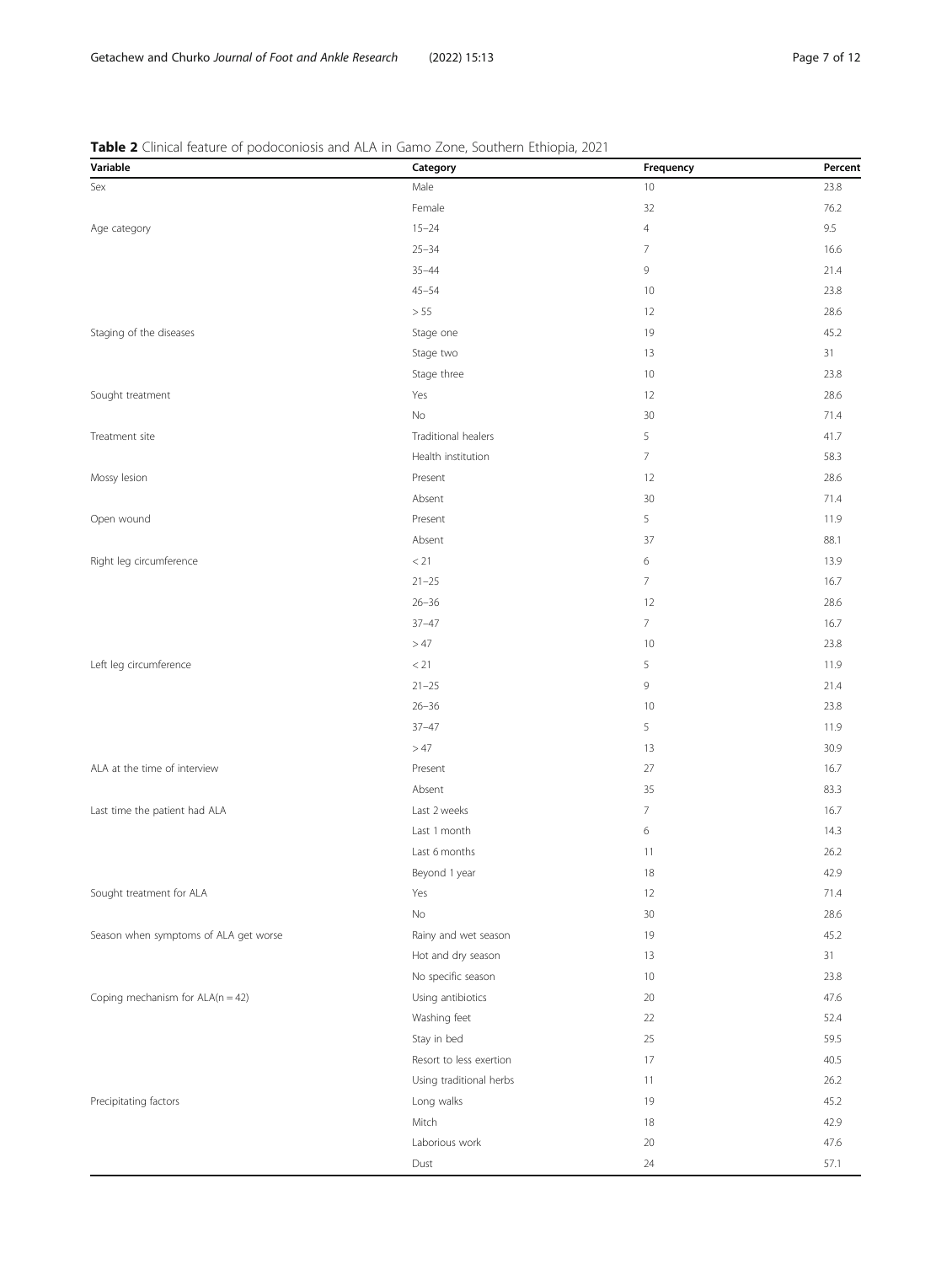<span id="page-7-0"></span>

| Characteristics                            | Category                              | Frequency           | Percentage |
|--------------------------------------------|---------------------------------------|---------------------|------------|
| Average age of first shoes wearing         | Mean (SD)                             | $8.36 + 7.26$ years |            |
| Number of pairs of shoes owned             | One pair                              | 167                 | 24.5       |
|                                            | Two pairs                             | 269                 | 39.4       |
|                                            | Three pairs                           | 171                 | 25.0       |
|                                            | More than three pairs                 | 76                  | 11.1       |
| Type of shoe worn during the interview     | Not footwear                          | 53                  | 7.8        |
|                                            | Hard plastics                         | 354                 | 51.8       |
|                                            | Canavas                               | 223                 | 32.7       |
|                                            | Open sandal                           | 53                  | 7.8        |
| Times when individuals do not wear shoes   | During farming work                   | 70                  | 10.2       |
|                                            | During non-farming work               | 49                  | 7.2        |
|                                            | at home                               | 139                 | 20.4       |
|                                            | never walks bare foot                 | 425                 | 62.2       |
| Feet cleanliness at the time of interview  | Intact feet                           | 513                 | 75.1       |
|                                            | Dirty feet                            | 139                 | 20.4       |
|                                            | Both dirty and cracked feet           | 31                  | 4.5        |
| Frequency of foot washing                  | Daily                                 | 656                 | 96.0       |
|                                            | Two to three times per week           | 27                  | 4.0        |
| Use soap for washing                       | Yes                                   | 413                 | 60.5       |
|                                            | No                                    | 270                 | 39.5       |
| Source of water                            | Pipe                                  | 490                 | 71.7       |
|                                            | Borehole or well                      | 96                  | 14.1       |
|                                            | River or stream                       | 78                  | 11.4       |
|                                            | Pond or stagnant                      | 19                  | 2.8        |
| Average distance from water source to home | Near home (less than 30 min)          | 329                 | 48.2       |
|                                            | Far away from home (more than 30 min) | 354                 | 51.8       |
| Types of floor in your household           | Earth                                 | 517                 | 75.7       |
|                                            | Non-earth                             | 166                 | 24.3       |
| Types of toilet facility                   | Pit latrine without slab/open pit     | 511                 | 74.8       |
|                                            | Pit latrine with slab                 | 139                 | 20.4       |
|                                            | No facility/bush field                | 33                  | 4.8        |

# Table 3 Foot wearing and personal hygiene related characteristics of the participants, Gamo Zone, Southern Ethiopia, 2021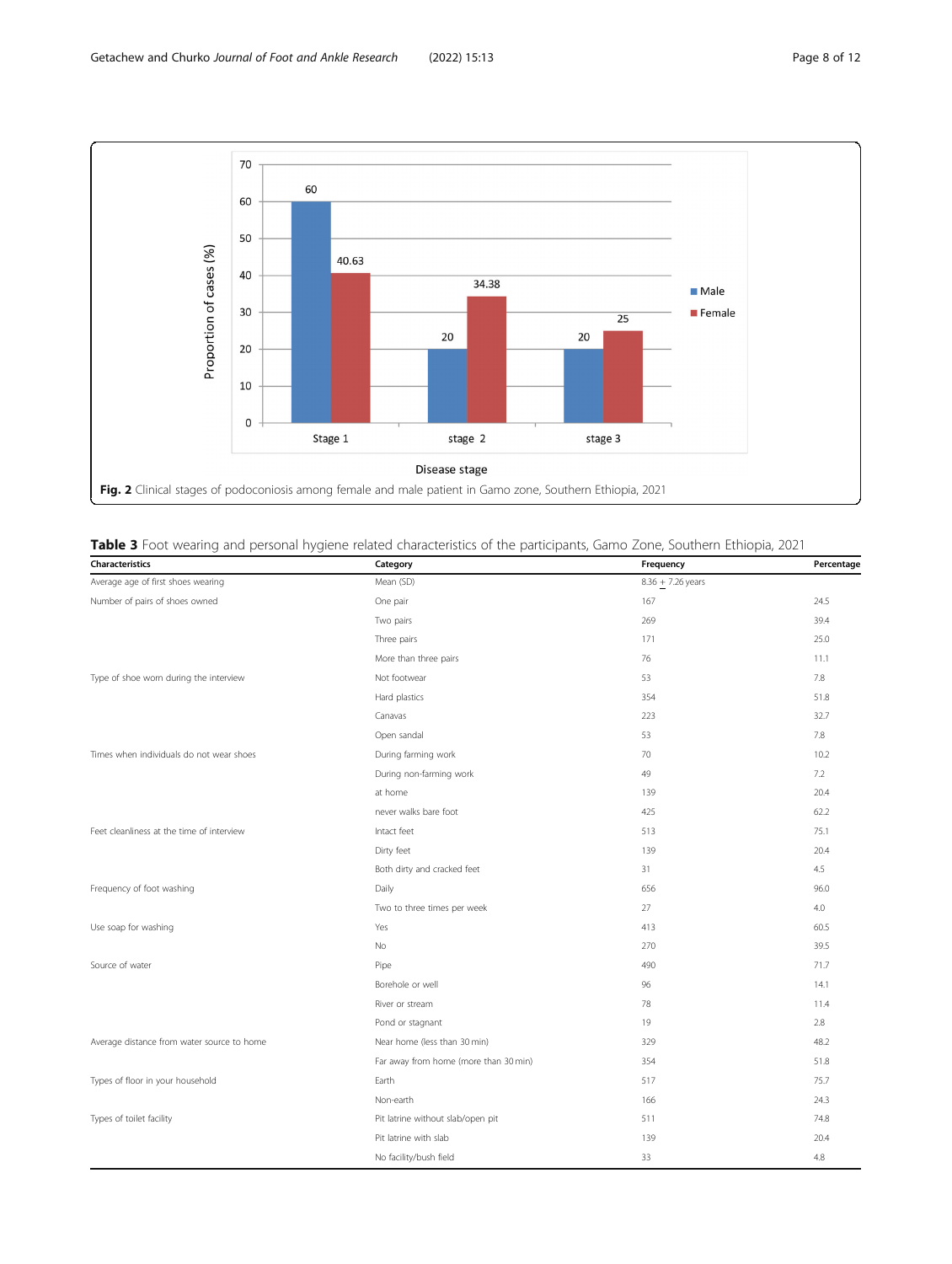| <b>Variables</b>                            | Category                               | <b>Podoconiosis status</b> |             |
|---------------------------------------------|----------------------------------------|----------------------------|-------------|
|                                             |                                        | Yes                        | No          |
| Heard of podoconiosis                       | Yes                                    | 15(35.7%)                  | 211(32.9%)  |
|                                             | No                                     | 27(64.3%)                  | 430(67.1%)  |
| Cause of podoconiosis                       | Soil particles                         | 7(25%)                     | 68(33.3%)   |
|                                             | Poverty                                | 6(21.4%)                   | 45(22.1%)   |
|                                             | Malnutrition                           | 7(25%)                     | 30(14.7%)   |
|                                             | Devil spirit                           | 4(14.3%)                   | $15(7.4\%)$ |
|                                             | Hereditary                             | 4(14.3%)                   | 14(6.9%)    |
|                                             | Snake bite                             | $\circ$                    | 32(15.7%)   |
| Podonconsis is preventable                  | Yes                                    | 22(78.6%)                  | 159(77.9%)  |
|                                             | No                                     | 6(21.4%)                   | 45(22.1%)   |
| Methods of podonconsis prevention           | Wearing protective shoes               | 11(50%)                    | 73(45.9%)   |
|                                             | Washing feet frequently                | 4(18.2%)                   | 52(32.7%)   |
|                                             | Avoiding marriage with affected person | 4(18.2%)                   | 25(15.7%)   |
|                                             | Avoid with working cold air            | 3(13.6%)                   | 9(5.7%)     |
| Podonconsis curable                         | Yes                                    | 18(64.3%)                  | 108(52.9%)  |
|                                             | <b>No</b>                              | 10(35.7%)                  | 96(47.1%)   |
| Podonconsis transmits from person to person | Yes                                    | 12(42.9%)                  | 73(35.8%)   |
|                                             | No                                     | 16(57.1%)                  | 131(64.2%)  |

<span id="page-8-0"></span>Table 4 Knowledge related aspects among people with and without podoconiosis in Gamo zone, Southern Ethiopia, 2021

times higher than those who utilized soap  $(AOR =$ 2.77,95%CI: 1.210–6.355). This is consistent with the study conducted by Dejene and his colleagues in central Ethiopia [\[25](#page-10-0)] and in Sodo zuria, Southern Ethiopia [\[30](#page-10-0)]. This is because washing foot with soap removes soil particles that triggers the diseases process and prevent infection.

A study conducted on a topical model for gene –environment interaction showed a strong genetic component, the sibling of an affected person is at five times increased risk of developing podoconiosis when compared with a person in the general population [[13\]](#page-10-0). Similarly, in our study the participants who had a family history of leg welling is about five times more likely to develop podoconiosis than who had no family history of leg swelling. (AOR = 4.67, 95%CI (2.22–9.94). This is might be due to the effect of genes in the development of podoconiosis; this result still requires further genetic analysis.

In the present study majority of patients were in the early stage of podoconiosis (Stage I and Stage II). This agreed with a study conducted in Dana district and Jeldu district west shoea, Ethiopia [\[25,](#page-10-0) [32\]](#page-11-0). Since most cases of podoconiosis in present study were in early stage of disease, secondary prevention is potentially helps to control the diseases progression. A study conducted in southern Ethiopia showed that a reduction in leg circumference and an improvement in clinical stage were observed following the use of simple lymphedema management method including regular wearing of shoes, frequent washing of foot with soap and water and utilizing bandage [\[33](#page-11-0)].

# Strength and limitation of the study

As strength this study was the first study in the area to assess the prevalence and associated factors of podoconiosis. The study is not without limitation. Firstly, it is likely to face issues of non-response bias due to stigma families may hide affected members. We attempted to minimize undercounting by using health extension workers as data collectors. They are familiar, trusted community members who know most families in their kebeles. Secondly, we used a clinical algorithm to differentiate podoconiosis from other disease causing leg swelling. If serological test was used, it would have helped to exclude it from lymphatic filariasis. However, given that the study area is found at high elevation above sea level, transmission of filarial is extremely unlikely. Thirdly, even if we estimated the prevalence of podoconiosis we could not able to generalize the findings to Gamo zone as the districts were selected purposively.

# Conclusion and recommendation

This study reported a high prevalence of podoconiosis and its associated factors in the study area. Number of shoes owned, wealth index, times when individual do not wear shoes, family history of leg swelling, soap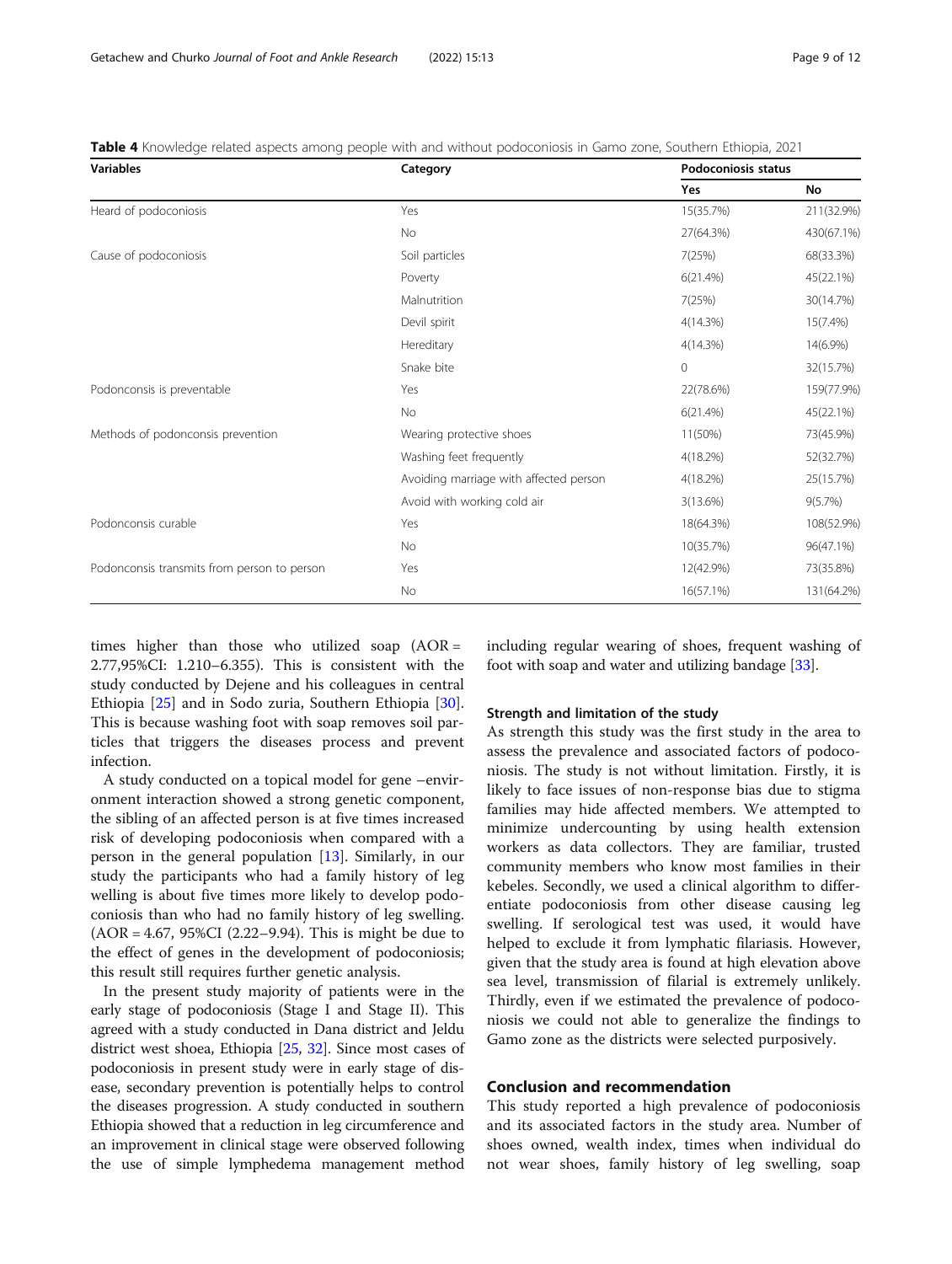| Variable                                | Category                     | Podoconiosis   |                 | <b>COR(95%CI)</b>      | <b>AOR(95%CI)</b>    | p-                   |
|-----------------------------------------|------------------------------|----------------|-----------------|------------------------|----------------------|----------------------|
|                                         |                              | Yes            | <b>No</b>       |                        |                      | value                |
| Gender                                  | Male                         | 10             | 270             | $\mathbf{1}$           |                      |                      |
|                                         | Female                       | 32             | 371             | $0.429(0.208 - 0.889)$ | 0.525 0.240, 1.145   | 0.105                |
| Marital status                          | Never married                | $\overline{7}$ | 62              | $\mathbf{1}$           | $\mathbf{1}$         |                      |
|                                         | Married                      | 32             | 532             | 0.533(226, 1.258)      | 0.487(0.153, 1.547)  | 0.223                |
|                                         | Widowed                      | $\overline{2}$ | 37              | 0.479(094,2.427)       | 0.194(0.029, 1.297)  | 0.091                |
|                                         | Divorced                     | $\mathbf{1}$   | 10 <sup>°</sup> | 0.886(098,7.987)       | 0.861 0.077,9.615    | 0.903                |
| Wealth index (quintiles)                | Lowest                       | 5              | 129             | 0.617(0.209, 0.381)    | 0.249 (0.073, 0.845) | $0.026$ <sup>*</sup> |
|                                         | Second                       | 6              | 139             | 0.687(0.248, 0.470)    | 0.607(0.204, 1.807)  | 0.370                |
|                                         | Middle                       | 17             | 183             | 1.478(0.673, 0.330)    | 1.416(0.594, 3.377)  | 0.433                |
|                                         | Fourth                       | 3              | 15              | 3.182(0.800, 0.100)    | 2.765(0.578, 13.231) | 0.203                |
|                                         | Highest                      | 11             | 175             | $\mathbf{1}$           | $\mathbf{1}$         |                      |
| Number of shoes owned                   | One pair                     | 20             | 147             | 7.45(1.72-32.16)       | 6.199(1.281, 29.98)  | $0.023*$             |
|                                         | Two pairs                    | 9              | 260             | $0.7(0.133 - 3.68)$    | 1.678(0.325,8.669)   | 0.537                |
|                                         | Three pairs                  | 11             | 160             | $1.57(0.32 - 7.79)$    | 3.508(0.693,17.76)   | 0.129                |
|                                         | More than three pairs        | $\overline{2}$ | 74              | $\mathbf{1}$           | $\mathbf{1}$         |                      |
| Types of foot wear at time of interview | not footwear                 | $\overline{7}$ | 46              | 1.461(0.433, 4.932)    | 0.977(0.237,4.023)   | 0.975                |
|                                         | hard plastics                | 22             | 332             | $0.636(0.230 - 1.759)$ | 0.859(0.251, 2.933)  | 0.808                |
|                                         | canavas                      | 8              | 215             | $0.357(0.112 - 1.140)$ | 0.421(0.106, 1.675)  | 0.219                |
|                                         | open sandal                  | 5              | 46              | $\mathbf{1}$           |                      |                      |
| Times when individual do not wear shoes | During farming work          | $\overline{7}$ | 63              | 2.374(0.959,5.877)     | 1.461(0.499,4.280)   | 0.490                |
|                                         | During non-farming work      | 3              | 46              | 1.394(0.397-4.890)     | 1.092(0.268,4.452)   | 0.903                |
|                                         | at home                      | 13             | 126             | 2.205(1.059-4.590)     | 2.448(1.041,5.754)   | $0.040*$             |
|                                         | never walks bare foot        | 19             | 406             | $\mathbf{1}$           | $\mathbf{1}$         |                      |
| Soap using during foot washing          | Yes                          | 20             | 393             | $\overline{1}$         |                      |                      |
|                                         | No                           | 22             | 248             | 1.74(0.932,3.26)       | 2.773(1.210, 6.355)  | $0.016*$             |
| Family history of leg swelling          | yes                          | 18             | 89              | 4.652 (2.426,8.918)    | 4.69 (2.215,9.935)   | $0.000*$             |
|                                         | No                           | 24             | 552             | $\mathbf{1}$           |                      |                      |
| Feet cleanness at time of interview     | Clean and intact feet        | 26             | 487             | $\mathbf{1}$           | $\mathbf{1}$         |                      |
|                                         | Dirty feet                   | 14             | 125             | 2.09(1.064, 4.136)     | 0.353 (0.996,5.557)  | 0.051                |
|                                         | Both dirty and cracked feet  | 2              | 29              | 1.29(0.292,5.710)      | 1.741(0.324,9.362)   | 0.518                |
| Distance of water source                | Near home (less than 30 min) |                |                 | $\mathbf{1}$           | $\mathbf{1}$         |                      |
|                                         | More than 30 min             |                |                 | $0.681(0.362 - 1.27)$  | 0.705(0.3231.541)    | 0.381                |
| Time taken to heath facility            | $<$ 1.5 h                    | 21             | 416             | $\mathbf{1}$           |                      |                      |
|                                         | >1.5h                        | 21             | 225             | 1.84(0.98, 3.5)        | 1.409(0.689,2.87)    | 0.347                |

# <span id="page-9-0"></span>Table 5 Factors associated with podoconiosis among people who are living in Gamo zone, Southern Ethiopia, 2021

utilization during foot washing were found associated with development of podoconiosis.

As majority of the patient were in early stage of the disease. It is recommended to practice secondary prevention which includes regular foot hygiene and wearing shoes. Health education shall be given for increasing protective shoe wearing practice, improving personal hygiene and treatment seeking behavior. Governmental and non-governmental organization should work by integrating existing health programs addressing water and sanitation and neglected tropical disease. Podoconiosis treatment and rehabilitation center shall be established.

# Abbreviation

ALA: Acute adenolymphangitis; NTD: Neglected Tropical Disease; SNNP R: Southern Nations Nationality and People Regional State; VIF: Variance Inflation Factor; WHO: World Health Organization

# Acknowledgments

We would like to extend our gratitude to Arba Minch University, College of Medicine and Health Science, Center for Neglected and Tropical Disease office for funding this research project. We express our sincere gratitude and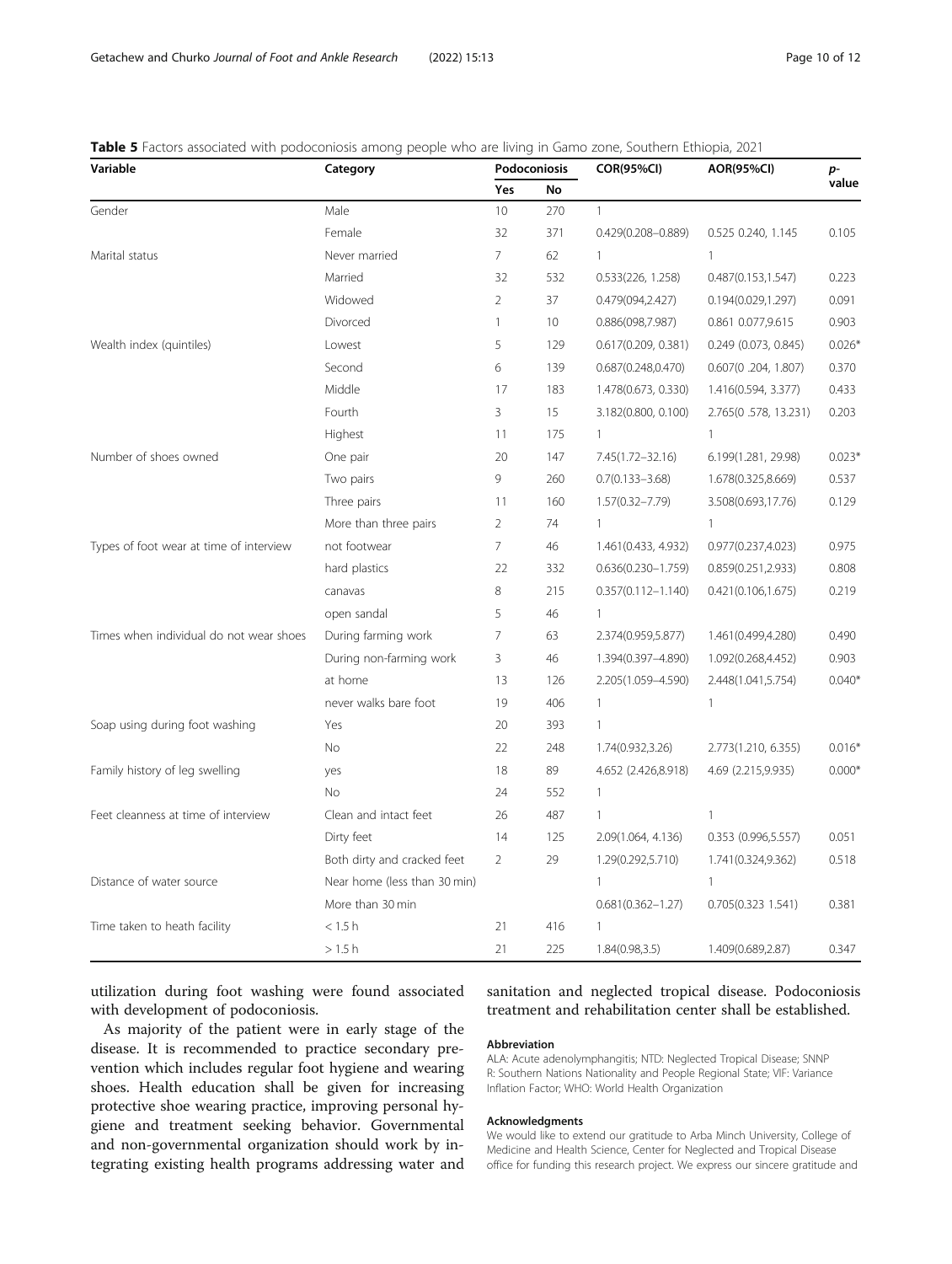<span id="page-10-0"></span>appreciation to data collectors and supervisors. Lastly, we would like to thank zonal and districts health officials who were helping us in facilitating the data collection.

# Authors' contributions

TG contributed to conception and design of the study, analysis of data, and writing of the paper.TG took part in the design, data analysis, and writing of the paper. TG and CC are involved in the study from the initial inception to the final approval of the paper. In addition, CC is involved in paper writing and updated it to this standard of the publication. All authors read and approved the final manuscript.

# Funding

This study was fully funded by Arba Minch University.

#### Availability of data and materials

The datasets for the current study are not publicly available but are available upon reasonable request by emailing the corresponding author.

# **Declarations**

# Ethical approval and consent to participate

Ethical approval obtained from Arba Minch University institutional ethical review board with the reference No IRB/214/12. Letter of permission to undertake the study was secured from Gamo zone health department, respective districts and kebeles. Informed oral consent was taken from an individual participant. Consent was obtained from parents or guardians for participates whose age was less than 18 years and assent was taken from each participants. Confidentiality of participant information was ensured. People with podoconiosis were advised to attend health facilities for management of the condition.

#### Consent for publication

Not applicable.

# Competing interests

The authors declare that they have no competing interests.

# Author details

<sup>1</sup>Department of Medical Anatomy, Arba Minch University, Southern Ethiopia, Ethiopia. <sup>2</sup>Collaborative Research and Training Center for Neglected Tropical Disease, Arba Minch University, Southern Ethiopia, Ethiopia.

# Received: 13 August 2021 Accepted: 2 February 2022 Published online: 10 February 2022

## References

- 1. World Health Organization. Podoconiosis: endemic non-filarial elephantiasis. 2018.
- 2. Deribe K, Davey G. How 'the association of endemic elephantiasis of the lower legs in East Africa with soil derived from volcanic rocks' has underpinned progress in podoconiosis research. Trans R Soc Trop Med Hyg. 2014;108(9):528–9. [https://doi.org/10.1093/trstmh/tru112.](https://doi.org/10.1093/trstmh/tru112)
- 3. Davey G. Podoconiosis, non-filarial elephantiasis, and lymphology. Lymphology. 2010;43(4):168–77.
- 4. Price E, McHardy W, Pooley F. Endemic elephantiasis of the lower legs as a health hazard of barefooted agriculturalists in Cameroon, West Africa. Ann Occup Hyg. 1981;24(1):1–8.
- 5. Mousley E, Deribe K, Tamiru A, Davey G. The impact of podoconiosis on quality of life in northern Ethiopia. Health Qual Life Outcomes 2013;11(1):1– 11, [https://doi.org/10.1186/1477-7525-11-122.](https://doi.org/10.1186/1477-7525-11-122)
- 6. Fuller LC. Podoconiosis: endemic nonfilarial elephantiasis. Curr Opin Infect Dis. 2005;18(2):119–22. <https://doi.org/10.1097/01.qco.0000160899.64190.15>.
- 7. Tekola F, Ayele Z, Mariam DH, Fuller C, Davey G. Development and testing of a de novo clinical staging system for podoconiosis (endemic non-filarial elephantiasis). Tropical Med Int Health. 2008;13(10):1277–83. [https://doi.](https://doi.org/10.1111/j.1365-3156.2008.02133.x) [org/10.1111/j.1365-3156.2008.02133.x](https://doi.org/10.1111/j.1365-3156.2008.02133.x).
- Tekola-Ayele F, Yeshanehe WE. Podoconiosis: tropical lymphedema of the lower legs. Dermatology and Allergology-Principles and Practice, vol. 14. 1st ed. Hong Kong: iConcept Press Ltd; 2014.
- 9. van 't Noordende AT, Aycheh MW, Schippers A. The impact of leprosy, podoconiosis and lymphatic filariasis on family quality of life: A qualitative study in Northwest Ethiopia. PLoS Neglected Trop Dis. 2020;14(3):e0008173.
- 10. WHO. Accelerating work to overcome the global impact of neglected tropical diseases: a roadmap for implementation: World Health Organization; 2012.
- 11. Deribe K, Tomczyk S, Tekola-Ayele F. Ten years of podoconiosis research in Ethiopia. PLoS Negl Trop Dis. 2013;7(10).
- 12. GebreHanna E. The social burden of podoconiosis and familial occurrence in its development. MPH Thesis, Addis Ababa University; 2005.
- 13. Davey G, GebreHanna E, Adeyemo A, Rotimi C, Newport M, Desta K. Podoconiosis: a tropical model for gene–environment interactions? Trans R Soc Trop Med Hyg. 2007;101(1):91–6. [https://doi.org/10.1016/j.trstmh.2006.](https://doi.org/10.1016/j.trstmh.2006.05.002) [05.002](https://doi.org/10.1016/j.trstmh.2006.05.002).
- 14. Mitra AK, Mawson AR. Neglected tropical diseases: epidemiology and global burden. Trop Med infect Dis. 2017;2(3):36. [https://doi.org/10.3390/tropica](https://doi.org/10.3390/tropicalmed2030036) [lmed2030036](https://doi.org/10.3390/tropicalmed2030036).
- 15. Ababa A. Federal democratic republic of Ethiopia ministry of health. Postnatal Care: Ethiopia; 2003.
- 16. Ethiopian Federal Misitry of Health. National Neglected Tropical Diseases Master Plan 2015/16–2019/20; 2016. p. 57–8.
- 17. Burn H, Aweke S, Wondie T, Habtamu E, Deribe K, Rajak S, et al. Podoconiosis, trachomatous trichiasis and cataract in northern Ethiopia: A comparative cross sectional study. PLoS Negl Trop Dis. 2017;11(2):e0005388.
- 18. Central Statistical Agency MPC. Population and Housing Census. 2007. <https://microdata.worldbank.org/index.php/catalog/related-materials.> Accessed 23 Dec 2021.
- 19. Elias A. Prevalence of podoconisis and associated factors in Sodo Zuria. ACIP H: Wolayta Zone, South Ethiopia; 2015.
- 20. Deribe K, Florence L, Kelemework A, Getaneh T, Tsegay G, Cano J, et al. Developing and validating a clinical algorithm for the diagnosis of podoconiosis. Trans R Soc Trop Med Hyg. 2020;114(12):916–25. [https://doi.](https://doi.org/10.1093/trstmh/traa074) [org/10.1093/trstmh/traa074.](https://doi.org/10.1093/trstmh/traa074)
- 21. Southampton N, Centre BR. National institute for health research. 2017. [https://www.uhs.nhs.uk/Media/Southampton-Clinical-Research/Procedures/](https://www.uhs.nhs.uk/Media/Southampton-Clinical-Research/Procedures/BRCProcedures/Procedure-for-adult-circumference-measurements.pdf) [BRCProcedures/Procedure-for-adult-circumference-measurements.pdf](https://www.uhs.nhs.uk/Media/Southampton-Clinical-Research/Procedures/BRCProcedures/Procedure-for-adult-circumference-measurements.pdf). Accessed 23 Dec 2021.
- 22. Bekele K, Deribe K, Amberbir T, Tadele G, Davey G, Samuel A. Burden assessment of podoconiosis in Wayu Tuka woreda, east Wollega zone, western Ethiopia: a community-based cross-sectional study. BMJ Open. 2016;6(9):e012308. [https://doi.org/10.1136/bmjopen-2016-012308.](https://doi.org/10.1136/bmjopen-2016-012308)
- 23. Alemu G, Tekola Ayele F, Daniel T, Ahrens C, Davey G. Burden of podoconiosis in poor rural communities in Gulliso woreda, West Ethiopia. PLoS Negl Trop Dis. 2011;5(6).
- 24. Deribe K, Mbituyumuremyi A, Cano J, Bosco MJ, Giorgi E, Ruberanziza E, et al. Geographical distribution and prevalence of podoconiosis in Rwanda: a cross-sectional country-wide survey. Lancet Glob Health. 2019;7(5):e671– e80. [https://doi.org/10.1016/S2214-109X\(19\)30072-5.](https://doi.org/10.1016/S2214-109X(19)30072-5)
- 25. Dejene F, Merga H, Asefa H. Community based cross sectional study of podoconiosis and associated factors in Dano district, Central Ethiopia. PLoS Negl Trop Dis. 2019;13(1):e0007050. [https://doi.org/10.1371/journal.pntd.](https://doi.org/10.1371/journal.pntd.0007050) [0007050.](https://doi.org/10.1371/journal.pntd.0007050)
- 26. Tekola Ayele F, Alemu G, Davey G, Ahrens C. Community-based survey of podoconiosis in Bedele Zuria woreda, West Ethiopia. Int Health. 2013;5(2): 119–25. <https://doi.org/10.1093/inthealth/iht003>.
- 27. Muli J, Gachohi J, Kagai J. Soil iron and aluminium concentrations and feet hygiene as possible predictors of Podoconiosis occurrence in Kenya. PLoS Negl Trop Dis. 2017;11(8):e0005864. [https://doi.org/10.1371/journal.pntd.](https://doi.org/10.1371/journal.pntd.0005864) [0005864.](https://doi.org/10.1371/journal.pntd.0005864)
- 28. Deribe K, Beng AA, Cano J, Njouendo AJ, Fru-Cho J, Awah AR, et al. Mapping the geographical distribution of podoconiosis in Cameroon using parasitological, serological, and clinical evidence to exclude other causes of lymphedema. PLoS Negl Trop Dis. 2018;12(1):e0006126. [https://doi.org/10.13](https://doi.org/10.1371/journal.pntd.0006126) [71/journal.pntd.0006126](https://doi.org/10.1371/journal.pntd.0006126).
- 29. Geshere Oli G, Tekola Ayele F, Petros B. Parasitological, serological and clinical evidence for high prevalence of podoconiosis (non-filarial elephantiasis) in Midakegn district, Central Ethiopia. Tropical Med Int Health. 2012;17(6):722–6. [https://doi.org/10.1111/j.1365-3156.2012.02978.x.](https://doi.org/10.1111/j.1365-3156.2012.02978.x)
- 30. Elias A, Yemane H, Meskele M. Podoconiosis prevalence and its associated factors in soddo zuria district, Wolaita zone, south Ethiopia. J Pharm Altern Med. 2016;13:48–56.